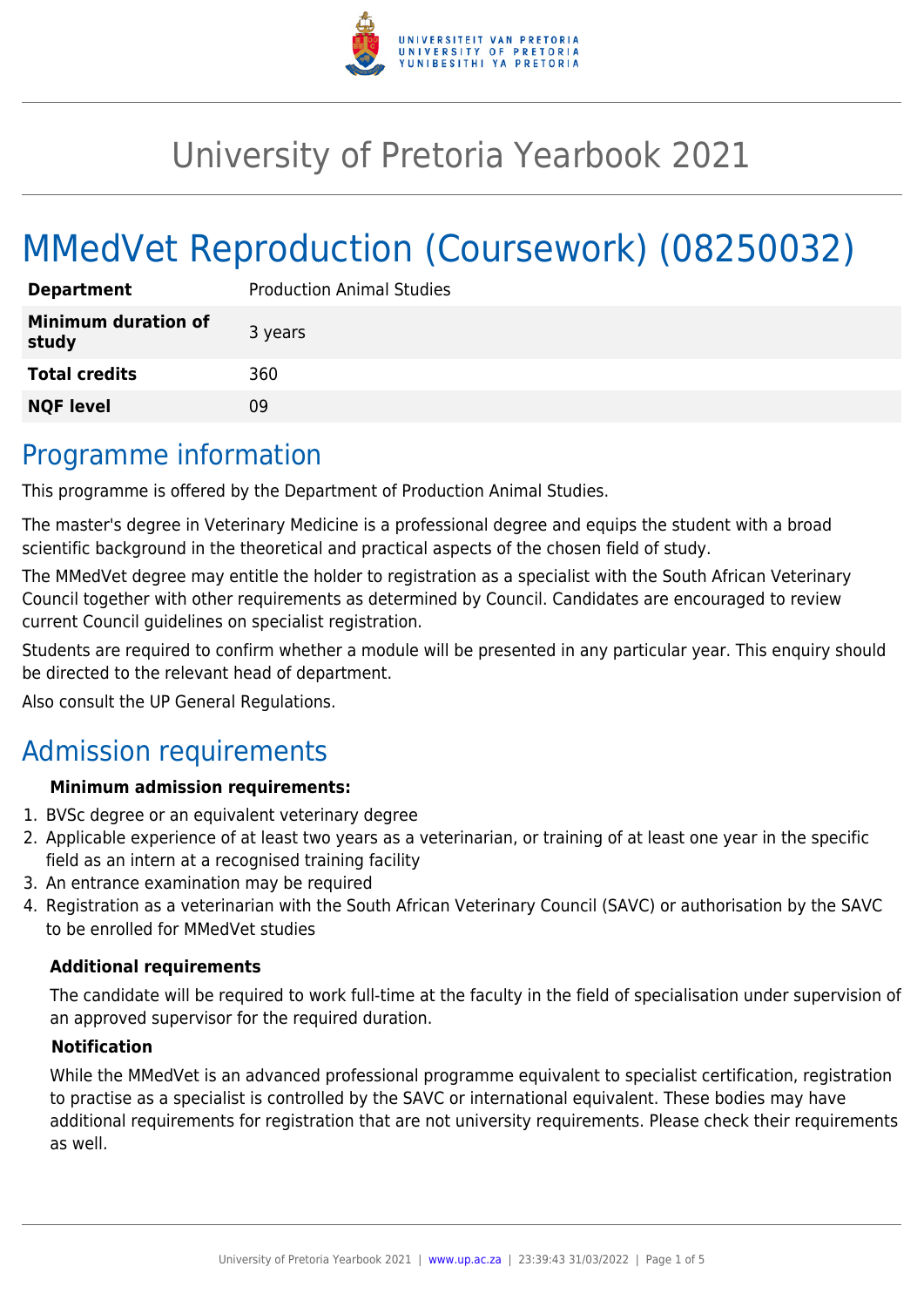

# Examinations and pass requirements

Also consult the applicable General Regulations.

#### **Conferment of the degree**

The MMedVet is conferred by virtue of completion of a minimum of 90 weeks of clinical training, examination in the specialist module, and a mini-dissertation

#### **Examinations**

The examination(s) in the specialist field of study may only be taken on completion of the minimum clinical training.

The nature and duration of the specialist module's examination(s), which will test fully the theoretical knowledge as well as the practical skills of the student, is determined by the head of department in which the chosen field of study is offered.

A minimum examination mark of 50% is required in each of the theoretical and practical and oral sections of the specialist module.

Students who intend applying for membership of a specialist college abroad later on, should bear in mind that many of these colleges require a minimum examination mark and a final mark of at least 60% for admission.

## Research information

#### **Mini-dissertation**

(Also consult the General Regulations)

A student must submit a mini-dissertation, which deals with the particular field of specialization.

A mini-dissertation is based on a research project or related research projects (which need not be original), planned and written down by the student within the theme of the chosen specialization. (Assistance with statistical processing, applied specialised procedures, etc. is allowed, but must be acknowledged.) The student may use appropriate research done previously, to add to the writing of the mini-dissertation. Earlier, related publications by the student may be bound with the mini-dissertation, but may not substitute the complete text of the mini-dissertation. Publications that are submitted, must be rounded off by means of an extensive introduction, materials, and information concerning methods and a discussion of the results. The minidissertation will be evaluated by two examiners, who may not necessarily attend the final examination. The average of the separate marks awarded by the two examiners, constitutes the final mark for the minidissertation. The minimum pass mark is 50%. A student who has failed may be permitted by the Dean, on the recommendation of the relevant head of department, to submit an amended mini-dissertation for final adjudication.

### Pass with distinction

In order to obtain the degree with distinction, a minimum final mark of 75% is required for the field of specialisation and the mini-dissertation.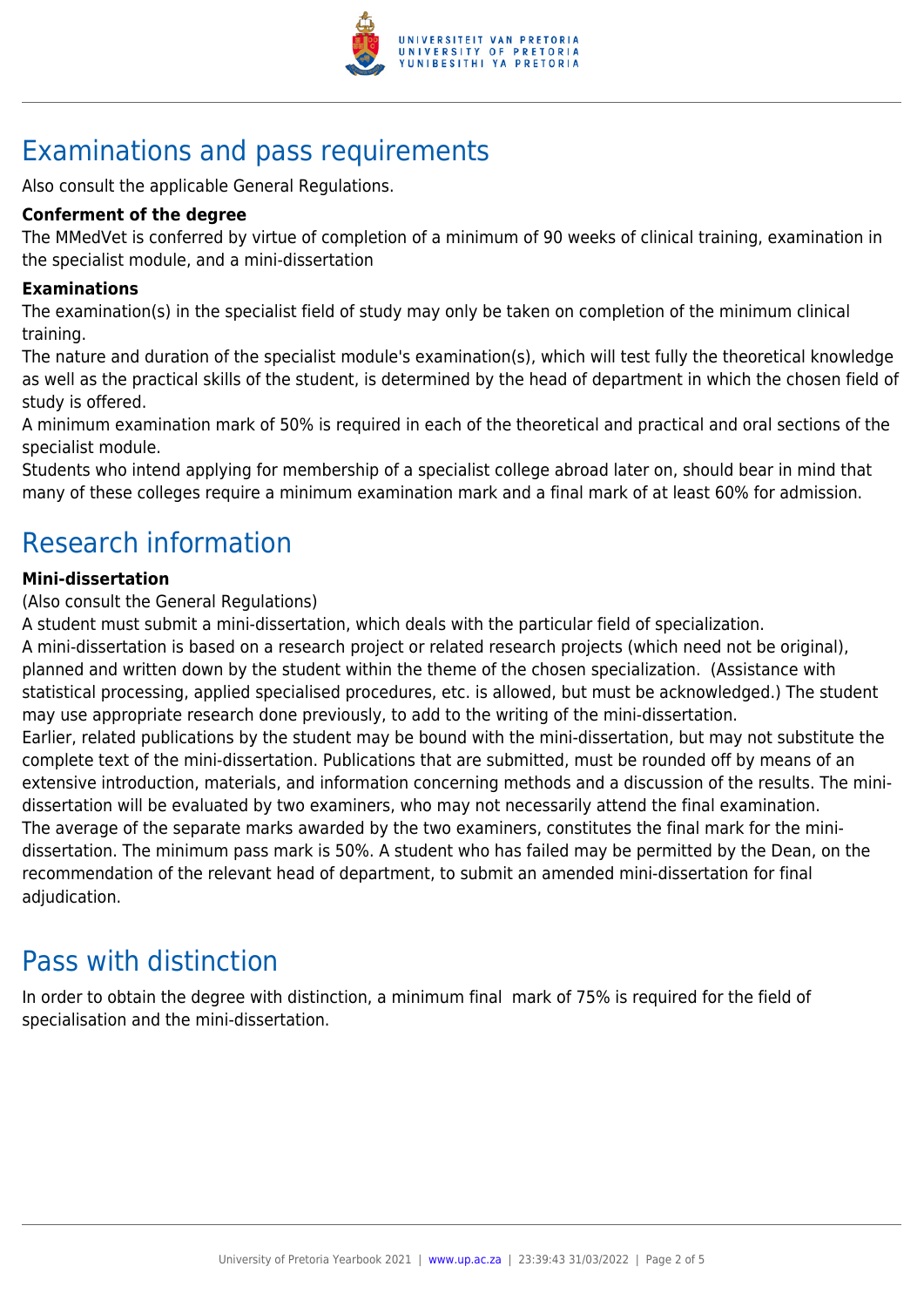

## Curriculum: Year 1

#### **Minimum credits: 360**

### **Core modules**

[Reproduction 800](https://www.up.ac.za/faculty-of-education/yearbooks/2021/modules/view/GSK 800) (GSK 800) - Credits: 270.00 [Mini-dissertation 891](https://www.up.ac.za/faculty-of-education/yearbooks/2021/modules/view/GSK 891) (GSK 891) - Credits: 90.00 [Research methodology 813](https://www.up.ac.za/faculty-of-education/yearbooks/2021/modules/view/VRM 813) (VRM 813) - Credits: 0.00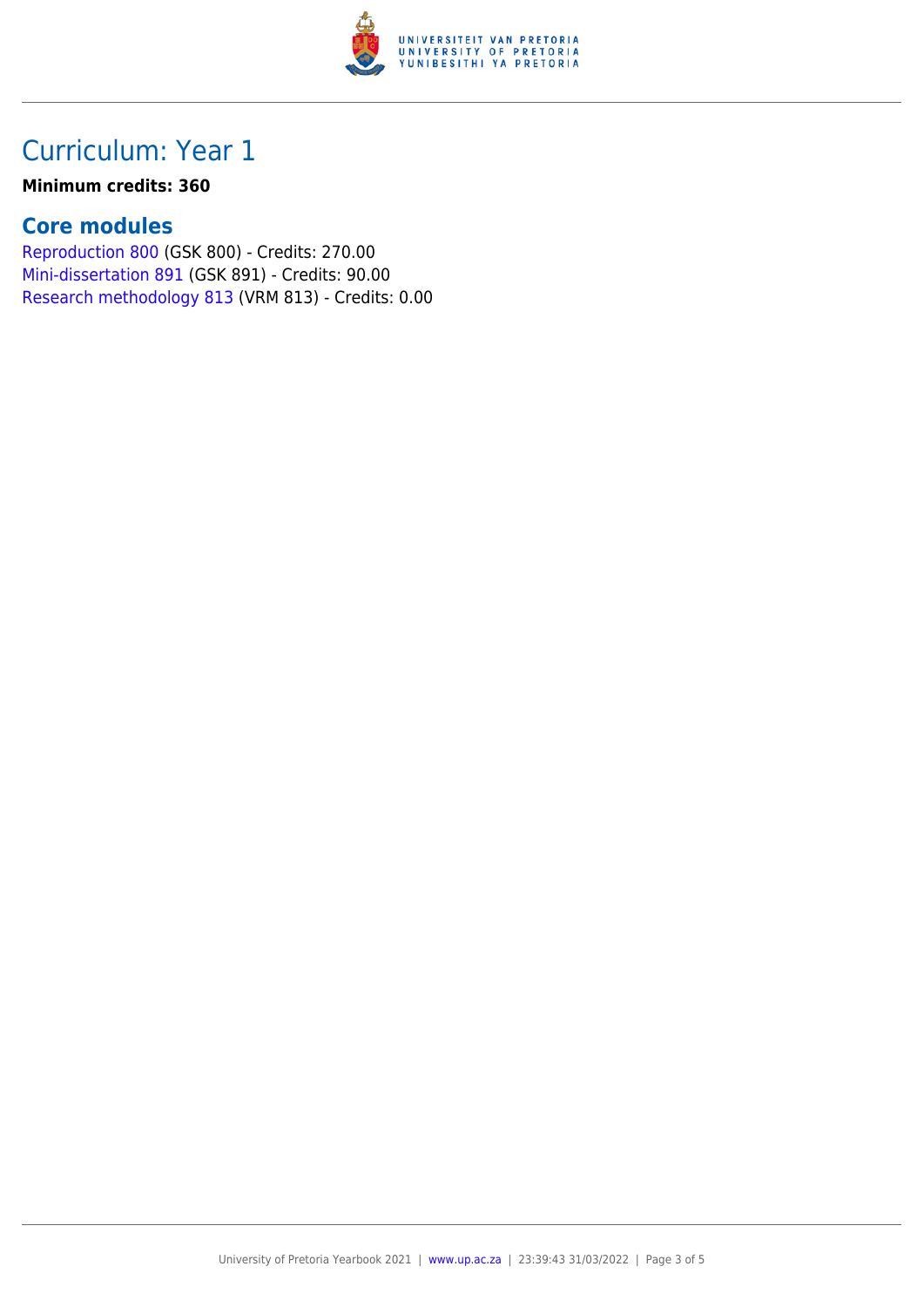

## Curriculum: Year 2

#### **Minimum credits: 360**

### **Core modules**

[Reproduction 800](https://www.up.ac.za/faculty-of-education/yearbooks/2021/modules/view/GSK 800) (GSK 800) - Credits: 270.00 [Mini-dissertation 891](https://www.up.ac.za/faculty-of-education/yearbooks/2021/modules/view/GSK 891) (GSK 891) - Credits: 90.00